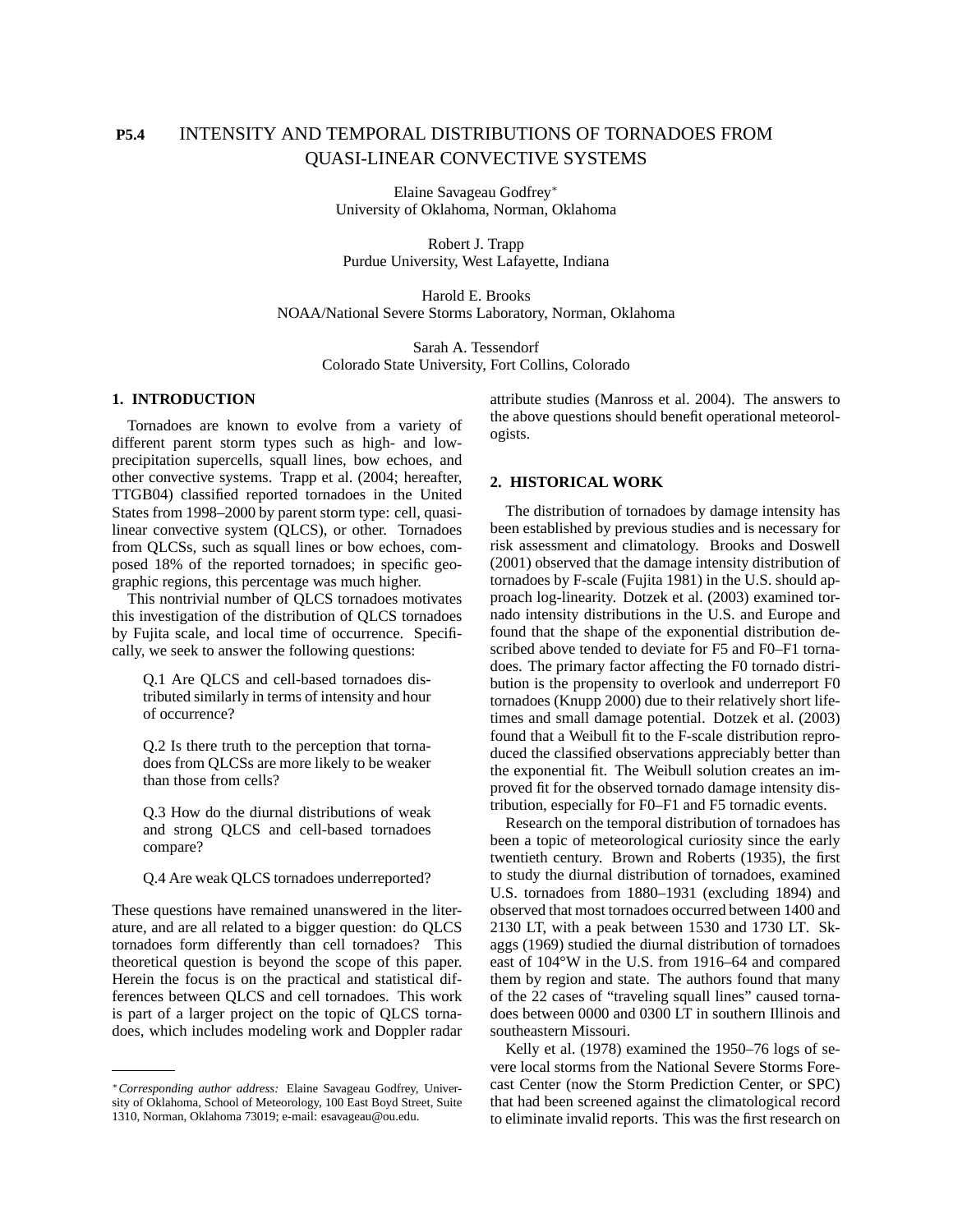the distribution of tornadoes by intensity and time of occurrence. The authors suspected that weaker tornadoes may be reported more frequently when there are more potential observers, and that F0–F1 tornado damage may otherwise be attributed to straight-line winds or downbursts. Conversely, they suggested that strong and violent tornado damage may be more likely to be correctly classified as tornado-related, even without visual confirmation of the funnel. Out of the 17,659 tornadic events from 1950–76, Kelly et al. (1978) examined the 15,313 tornadoes that were classified by F-scale and found a definite diurnal trend in weak (F0–F1) and strong (F2–F3) tornadoes. No diurnal trend was found for violent (F4– F5) tornadoes. Interestingly, the authors commented that the number of tornadoes that was recorded between sunset and sunrise is likely an underestimate of the actual number of occurrences.

Knupp (2000) later theorized that weak tornadoes may be underreported, but did not examine the diurnal distribution of tornadoes. Tessendorf and Trapp (2000) did preliminary work examining the distribution of tornadoes by intensity, parent storm type, and time of day. The authors found that the percentage of tornadoes produced by cells peaked between 1500-1900 LST, which is consistent with previous work. They also noticed that the diurnal cycle of QLCS tornadoes was much less evident than that of tornadoes from cells. Tessendorf and Trapp (2000) only examined one year of U.S. tornado data, beginning 1 March 1998, but the dataset was too small to draw many conclusions. In continuation of this work, TTGB04 expanded the dataset with two supplementary years of storm-classified tornado data.

## **3. DATA AND METHODOLOGY**

The current study made use of tornado data classified by parent storm type from events between January 1998 and December 2000. TTGB04 classified 3828 individual tornadic events between January 1998 and December 2000 by parent storm type. The TTGB04 data were developed by comparing National Climatic Data Center (NCDC) tornado report data with U.S. composite radar images from NCDC and other sources, and then determining a tornado parent storm type of cell, line (QLCS), or other.

# **4. RESULTS**

#### **4.1** *Tornado Damage Intensity*

Of the 3828 storm-classified events in 1998–2000, 79% came from cells, 18% came from QLCSs, and 3% came from other parent storm types. The authors found that these percentages exhibited considerable geographic variability, and that states from Louisiana through Illinois to Pennsylvania had percentages of QLCS tornado days that exceeded the national average. TTGB04 found that half of the tornado days in Indiana from 1998–2000 were associated with QLCSs.

TABLE 1. Classification of 1998–2000 U.S. tornado damage by F-scale intensity and parent storm type.

|             |      | . . |                |                |    |                |       |
|-------------|------|-----|----------------|----------------|----|----------------|-------|
|             | F()  | F1  | F <sub>2</sub> | F <sub>3</sub> | F4 | F <sub>5</sub> | Total |
| Cell        | 1992 | 667 | 237            | 94             | 20 |                | 3013  |
| <b>OLCS</b> | 356  | 263 | 58             | 12             |    |                | 692   |
| Other       | 73   | 39  |                |                |    |                | 123   |
|             |      |     |                |                |    |                |       |

This study investigated whether or not the distribution of tornado damage intensity from QLCSs is different from the distribution of cells. To answer this, the results of the classification studies were separated by F-scale intensity (Table 1) and plotted on a log-linear axis. Figure 1 shows that tornadoes from QLCSs do not exhibit the loglinear distribution demonstrated by Brooks and Doswell (2001) for all tornadoes. Dotzek et al. (2003) indicated that the actual distribution may fall short of log-linearity at high F-values. The intensity distribution of tornadoes from cells displays the distribution discussed in Dotzek et al. (2003), while the QLCS tornado intensity distribution has a steeper slope. Statistical analyses were used to further compare and contrast the QLCS tornado distribution with that of cell tornadoes and to determine, for example, whether or not tornadoes produced by linear systems were less likely to be strong events.

A comparison of the distribution of cell tornado intensities with that of QLCS tornadoes was dubious due to the small QLCS sample size. The QLCS tornado intensity distribution was normalized to 237 F2 events (the number of observed cell tornadoes in 1998–2000) for better comparison. The normalized distributions are shown on a logarithmic scale in Figure 2. The QLCS tornado intensity distribution had a steeper slope than the cell tornado distribution. There were many more F1 tornadoes from QLCSs than from cells in this normalized dataset, and many fewer F3 and F0 QLCS tornado events. The F0 QLCS tornadoes fell well below the typical log-linear tornado distribution (Brooks and Doswell 2001; Dotzek et al. 2003), but it was hypothesized that F0 QLCS tornadoes were unreliably reported. F4 and F5 tornadoes were relatively infrequent, composing less



FIG. 1. 1998–2000 U.S. tornado distribution by intensity and cell (squares), QLCS (circles), or other (diamonds) parent storm type.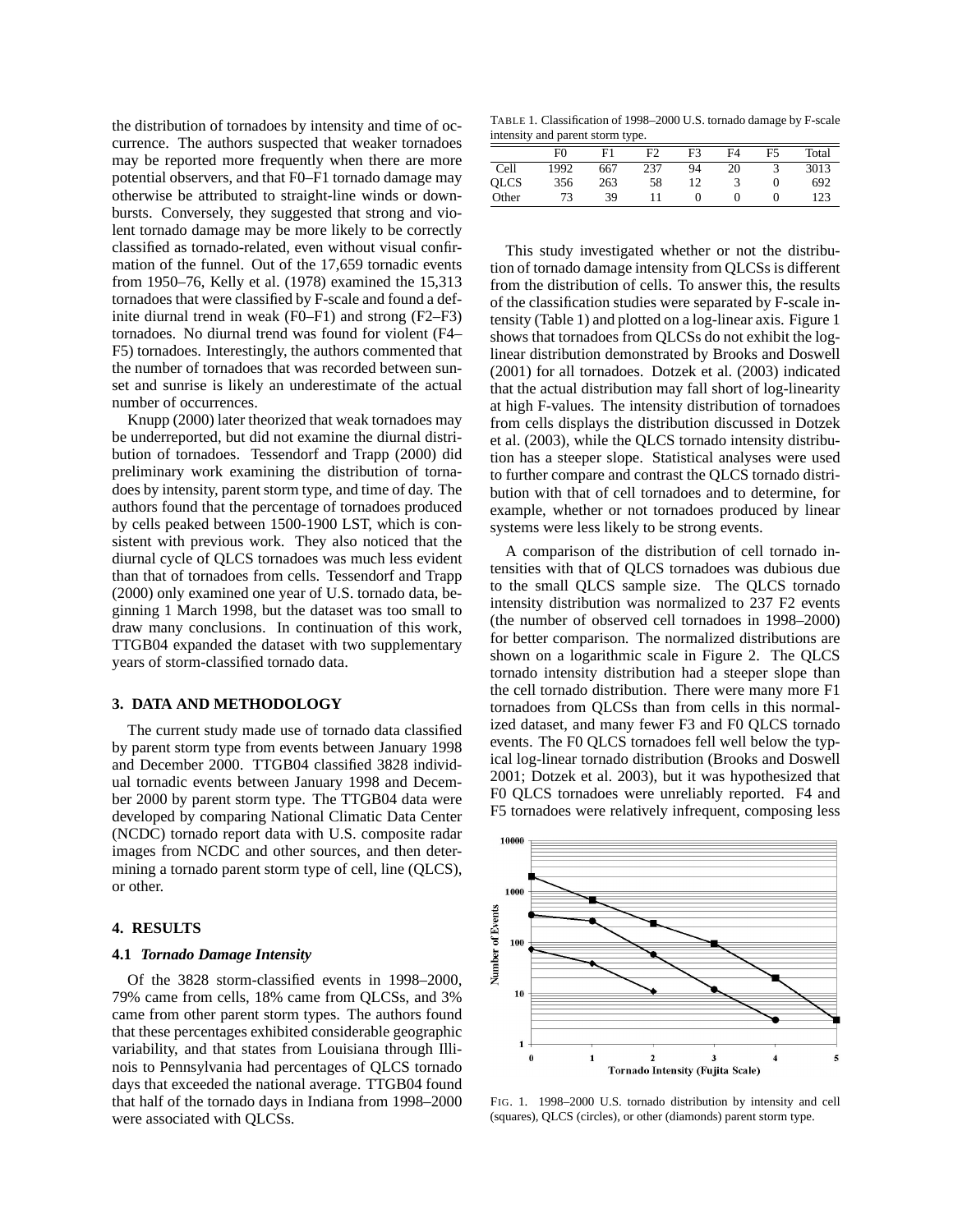

FIG. 2. 1998–2000 U.S. tornado distribution by intensity and cell (squares) and QLCS (circles) parent storm type, normalized to 237 F2 tornadoes.

than 0.8% of cell tornadoes in the dataset. Therefore, these very strong tornadoes occurred too infrequently to compare the frequency of occurrence between cells and QLCSs.

Since QLCS tornadoes did not occur nearly as often as cell tornadoes, the QLCS tornado dataset remained relatively small. Thus, it may not have been possible to distinguish between the two distributions, even if there were physical differences. For example, if an event (such as an F4–F5 tornado) were expected less than 0.8% of the time, it would take many years of smaller datasets (with only ∼231 events per year) before the lack of these violent events was significant.

It is difficult to be sure if the differences in the F0– F3 intensity distributions were due to the small QLCS tornado sample size or if the distributions were actually quite different. Ideally, the record of reliable storm classified data would have spanned many more years. Because it did not, statistical methods were used to produce a larger sample size. In effect, artificial data were created that were consistent with the observed cell tornado data. The Monte-Carlo method, which simulates the observed statistical data under the assumption that the null hypothesis  $(H<sub>0</sub>)$  is true, was applied. A large number of realizations of the test statistic were generated by a computer and were used to construct an empirical estimate of the distribution of the test statistic under  $H_0$  (von Storch and Zwiers 2002). The estimated distribution was used to determine the critical value, which would otherwise be available had the original dataset been large enough.

In many meteorological applications, statistical independence is crucial for hypothesis testing. However, given the relative infrequency and small-scale nature of tornadic events, it was assumed that the tornadic events were independent.

A Monte-Carlo resampling test was performed to evaluate, among other things, the null hypothesis that the probability of a violent tornado, given a QLCS, was the same as the probability of a violent tornado, given a cell. The approach was used to test if the observed QLCS F- scale distribution could have come from a random sample of the cell F-scale distribution. Hence, the observed distribution of tornadoes from cells in 1998–2000 was defined to be "truth." The cumulative probabilities of cell tornado F-scales were determined and random numbers between 0 and 1 were generated. Each random number was classified as F1–F5 according to the cumulative cell probability table.

Ten thousand cell distributions were generated, consisting of 336 tornadic events each, since the observed data contained 336 QLCS tornadoes at or above the F1 level. (F0 tornadoes were neglected in this analysis since these events are likely underreported.) At the 100% confidence level, there were significantly more F1 tornadoes from QLCS parent storms than from cells. In other words, every one of the 10,000 realization sets had fewer than 263 F1 tornadoes (the portion of the 336 total observed QLCS tornadoes that were rated F1). At the 99.4% confidence level, there were significantly fewer F2 tornadoes from QLCS parent storms than from cells, and fewer F3 tornadic events at the 100% confidence level. The confidence levels for all F-scales are shown in Figure 3. Although confidence levels for the strongest tornadoes were high, no significant conclusions could be drawn because these events were particularly rare, even in cell parent storm types.

There were statistically significant differences between tornado intensities from cells and from QLCSs during the three-year observation period. Thus the probability that tornadoes from cells could have had the same F1–F3 distribution as tornadoes from QLCSs is less than 1%. It was not impossible, but it was highly unlikely. QLCSs produced many more F1 tornadoes, but many fewer F2 and F3 tornadoes than did cells. QLCSs were less likely to produce tornadoes with a higher F-scale rating than cells. Thus, statistically, the distribution of QLCS tornadoes was significantly different than the distribution of cell-based tornadoes.

As previously mentioned, it was likely that the lowest-



FIG. 3. Histogram of 1998–2000 U.S. QLCS tornado distribution by intensity (right scale) and the percent of model runs that had fewer events than the number of observed QLCS tornadoes (line, left scale). Numbers are based on 10,000 realizations of 336 cell tornadoes.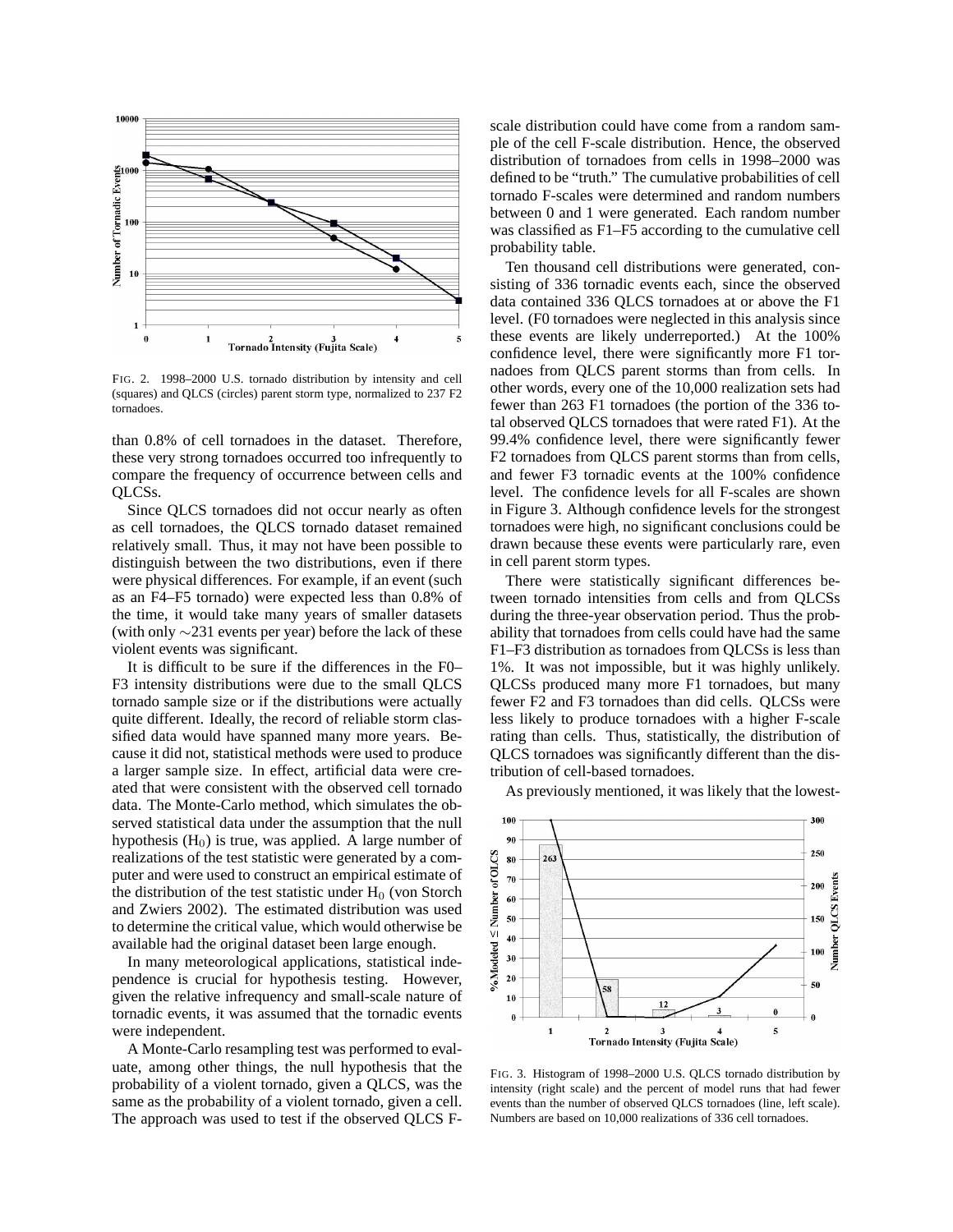intensity (F0) tornadoes produced by linear convective storms were underreported. As documented by Brooks and Doswell (2001), tornado intensity appears to approach a log-linear distribution. Ideally, another dataset could be generated to compare the number of F0 tornadoes occurring in cells and lines. However, data cannot be simulated unless the actual size of the QLCS dataset is



FIG. 4. Percentage of 1998–2000 U.S. tornado events separated by local time of occurrence for cells (squares) and QLCSs (circles) for a) the observed distribution and b) the three-hour running average.



FIG. 5. Cumulative probabilities of a tornado occurring from a cell (squares) or a QLCS (circles) parent storm type as a function of time of day, based on three-hour averages of time of occurrence for 1998–2000 U.S. tornadoes.

known. If the weakest QLCS tornadoes were indeed underreported, a dataset composed of 692 events (the number of all observed 1998–2000 tornadoes from lines) and similar to the distribution of cell tornadoes would simply decrease the number of stronger tornadoes in the sample. Thus, simulations would not be useful for comparison.

TTGB04 documented a high percentage of QLCS tornado days between 1998–2000, particularly in the Midwestern United States (LA arcing through PA, with a maximum in IN). Perhaps clouds, precipitation, and/or trees obscured weak tornadoes that occurred in these parts of the country, and their damage resembled (or was embedded within) straight-line wind damage. A further possibility, investigated next, is that tornadoes from QLCSs occurred more frequently at night than did those from cells.

## **4.2** *Temporal distribution*

Utilizing the same data from TTGB04 classified by parent storm type, the 1998–2000 tornado data were separated into hourly bins by the local time each tornado began. Figure 4 shows the distribution of cell and QLCS tornadoes over a 24-hour period and the three-hour running mean distributions. There appears to be a strong diurnal cycle in the distribution of tornadoes from both cells and QLCSs. Most of the tornadoes from cells occurred in the late afternoon hours, and this distribution peaked between 1700–1800 LST. The QLCS tornado distribution also peaked in the late afternoon hours (1600–1700 LST) but there was also a high frequency of tornadoes during the overnight hours.

A cumulative probability distribution of tornadoes by parent storm type demonstrates that 25% of QLCS tornadoes and 8% of cell tornadoes occurred between midnight and 1000 LST. If the same cumulative distribution is begun at 1000 LST, Figure 5 shows that 12% of tornadoes from cells and 37% of tornadoes from lines occurred from 2100 to 1000 LST. Not only did a greater percentage of QLCS than cell-based tornadoes occur during the overnight hours, but more QLCS tornadoes occurred between 0100–0400 and 0500–0700 LST. This is particularly noticeable in light of the fact that only 18% of all tornadoes in 1998–2000 came from linear systems.

To determine the statistical significance of the higher frequency of QLCS tornadoes in the nighttime hours, a second Monte-Carlo technique was performed to evaluate the null hypothesis that the probability of a nighttime tornado, given a QLCS, was the same as the probability of a nighttime tornado, given a cell. The idea was to test if the observed diurnal distribution of QLCS tornadoes could have come from a random sample of the diurnal distribution of cell tornadoes. Hence, the observed diurnal distribution of tornadoes from cells in 1998–2000 was defined to be "truth."

The cumulative probabilities of the time of occurrence of cell tornadoes were determined and random numbers between 0 and 1 were generated. Each of the 10,000 re-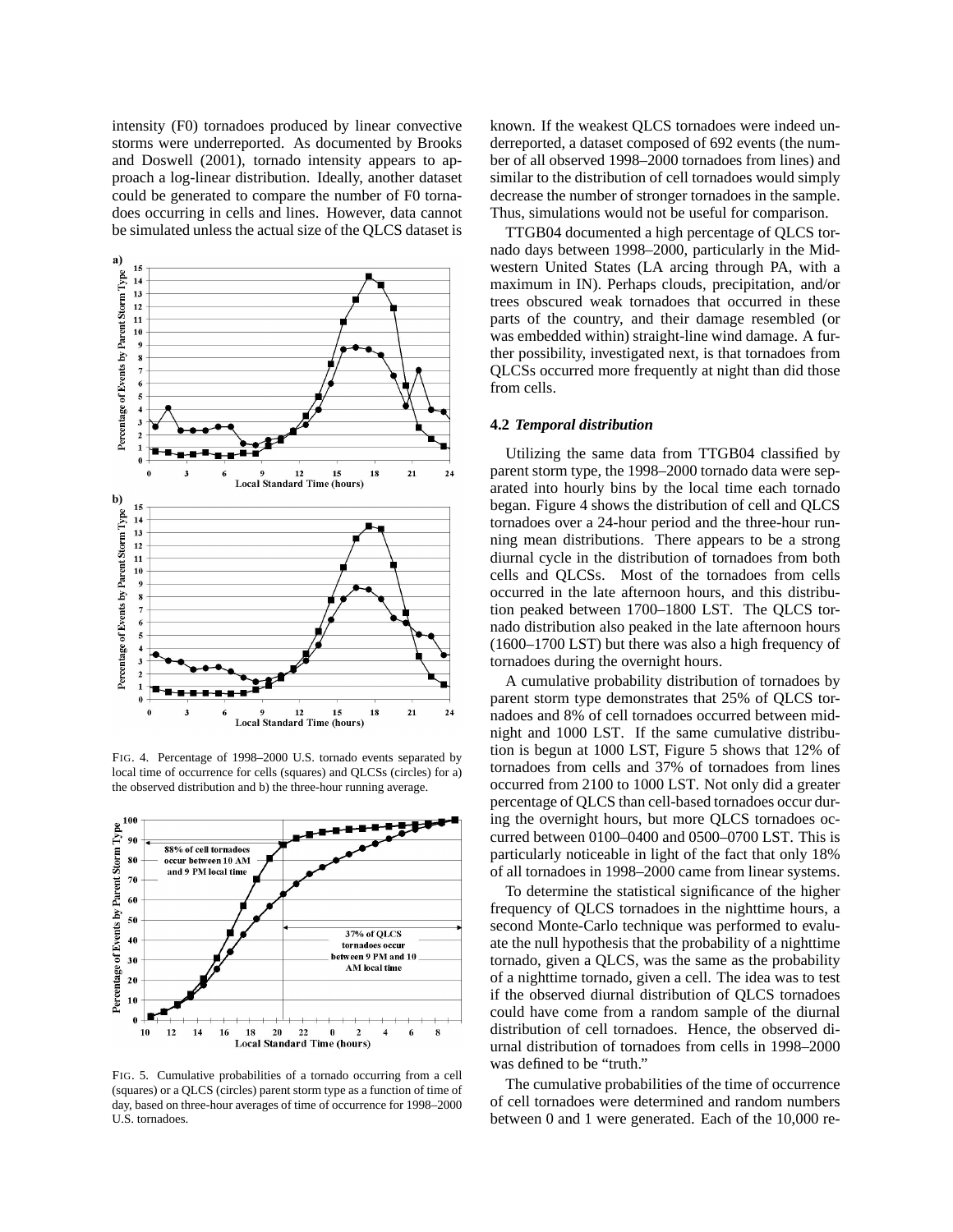| TABLE 2. Distribution of 1998–2000 U.S. tornadoes from cells and from QLCSs by time of occurrence (LST) and F-scale damage intensity. Notice |  |
|----------------------------------------------------------------------------------------------------------------------------------------------|--|
| that between 0100–400 LST and 0500–0700 LST (bold) more tornadoes were reported from QLCSs than from cells.                                  |  |

|           | Cells          |                |                |                |                |              |       |                | <b>QLCSs</b>   |                |                |                  |       |  |
|-----------|----------------|----------------|----------------|----------------|----------------|--------------|-------|----------------|----------------|----------------|----------------|------------------|-------|--|
|           | F <sub>0</sub> | F1             | F2             | F <sub>3</sub> | F4             | F5           | Total | F <sub>0</sub> | F1             | F2             | F <sub>3</sub> | F4               | Total |  |
| $Mid-1$   | 13             | 2              | 3              | 3              | $\theta$       | $\mathbf{0}$ | 21    | 9              | 7              | 2              | $\mathbf{0}$   | $\boldsymbol{0}$ | 18    |  |
| $1-2$     | 10             | 6              | 3              | $\Omega$       | $\Omega$       | 0            | 19    | 9              | 11             | 6              |                |                  | 28    |  |
| $2 - 3$   | 3              | 8              | $\Omega$       |                | $\Omega$       | $\Omega$     | 12    | 6              | $\overline{7}$ | 3              | $\Omega$       | $\Omega$         | 16    |  |
| $3-4$     | 6              | 6              |                |                | $\mathbf{0}$   | $\mathbf{0}$ | 14    | 4              | 10             |                |                | 0                | 16    |  |
| $4 - 5$   | 11             |                |                | 2              | 1              | 0            | 19    | 8              | 7              |                | $\Omega$       | 0                | 16    |  |
| $5 - 6$   | $\mathfrak{2}$ | 6              | 3              | $\Omega$       | $\Omega$       | 0            | 11    | 5              | 12             |                | $\Omega$       | 0                | 18    |  |
| $6 - 7$   | 5              | 5              | $\Omega$       |                | $\Omega$       | $\mathbf{0}$ | 11    | 7              | 10             | $\Omega$       |                | 0                | 18    |  |
| $7 - 8$   | 9              | 7              |                | $\Omega$       | $\Omega$       | $\mathbf{0}$ | 17    |                | 5              | $\Omega$       | $\Omega$       | $\Omega$         | 9     |  |
| $8-9$     | 11             | 5              | 0              | $\mathbf{0}$   | $\mathbf{0}$   | $\mathbf{0}$ | 16    |                |                | 0              | $\mathbf{0}$   | 0                | 8     |  |
| $9 - 10$  | 25             | 5              | 2              | 2              | $\Omega$       | 0            | 34    | 8              | 3              | $\Omega$       | $\Omega$       | $\mathbf{0}$     | 11    |  |
| $10 - 11$ | 36             | $\overline{7}$ | 4              | $\Omega$       | $\Omega$       | 0            | 47    |                | 5              | $\Omega$       | $\Omega$       | $\Omega$         | 12    |  |
| $11 - 12$ | 51             | 10             | 6              |                | $\Omega$       | $\Omega$     | 68    | 7              | 6              | 3              | $\Omega$       | 0                | 16    |  |
| $12 - 13$ | 77             | 24             | 2              |                | 1              | $\mathbf{0}$ | 105   | 8              | 10             |                | $\Omega$       | 0                | 19    |  |
| $13 - 14$ | 111            | 29             | $\overline{7}$ | $\overline{2}$ |                | 0            | 150   | 13             | 7              | 6              |                | 0                | 27    |  |
| $14 - 15$ | 159            | 38             | 23             | 4              | $\overline{2}$ | 0            | 226   | 22             | 16             | 3              | $\Omega$       | 0                | 41    |  |
| $15 - 16$ | 235            | 69             | 12             | 6              | $\overline{c}$ |              | 325   | 34             | 21             | $\overline{c}$ | $\overline{2}$ | $\Omega$         | 59    |  |
| $16 - 17$ | 260            | 79             | 22             | 14             | 3              | $\mathbf{0}$ | 378   | 40             | 14             | 3              | 3              | 0                | 60    |  |
| $17 - 18$ | 279            | 100            | 34             | 16             | 2              |              | 432   | 32             | 21             | 6              | $\Omega$       | 0                | 59    |  |
| 18-19     | 267            | 85             | 44             | 13             | $\overline{c}$ |              | 412   | 30             | 19             | 4              | $\overline{2}$ |                  | 56    |  |
| 19-20     | 231            | 79             | 32             | 14             | $\overline{2}$ | $\mathbf{0}$ | 358   | 25             | 15             | 4              | $\mathbf{0}$   |                  | 45    |  |
| $20 - 21$ | 101            | 51             | 17             | 3              | 4              | $\mathbf{0}$ | 176   | 18             | 9              | $\overline{2}$ | $\overline{0}$ | 0                | 29    |  |
| $21 - 22$ | 49             | 13             | 9              | 7              | $\Omega$       | 0            | 78    | 18             | 27             | 3              | $\Omega$       | 0                | 48    |  |
| $22 - 23$ | 24             | 20             | 6              |                | $\Omega$       | 0            | 51    | 17             | 8              | $\overline{2}$ | $\Omega$       | 0                | 27    |  |
| 23-Mid    | 17             | 9              | 5              | $\overline{2}$ | $\Omega$       | $\mathbf{0}$ | 33    | 8              | 12             | 5              |                | $\boldsymbol{0}$ | 26    |  |
| Total     | 1992           | 667            | 237            | 94             | 20             | 3            | 3013  | 346            | 263            | 58             | 12             | 3                | 682   |  |

alization sets contained 682 events, corresponding to the total number of QLCS tornadoes in the TTGB04 dataset. In all of the realizations between 2100 and 0700 LST and 98.9% of the realizations between 0700 and 0900 LST, there were significantly more tornadoes from QLCS parent storms than from cells (Figure 6). However, there were significantly more tornadoes from cells than from QLCSs between 1600 and 2000 LST at or above the 99.8% confidence level. Therefore, there was a statistically significant difference between the observed daily distributions of tornadoes from QLCSs and cells. Tornadoes from cells displayed a strong preference for the late afternoon, while QLCS tornadoes additionally preferred the overnight hours. It was not clear which of the two distributions was special.

## **4.3** *Temporal and intensity distribution*

In order to address the diurnal distribution of weak and strong tornadoes from cells and QLCSs, the hourly data were separated by intensity (Table 2). Differences between the strong and weak tornado distributions became self-evident (Figure 7). The strongest tornadoes (F4–F5) were not plotted due to the relatively infrequent rate of occurrence. The weak and strong tornadoes from cells displayed a similar distribution throughout the day, peaking between 1600–1900 LST. There was a noticeably higher percentage of strong (F2–F3) QLCS tornadoes than weak (F0–F1) occurring during the overnight hours of 2300–0300 LST. This raised two possibilities: the mechanisms of linear convective storms are different in the near-midnight hours, or weak QLCS tornadoes are underreported. The first possibility is beyond the scope of this study. The second possibility, that QLCS F0– F1 night-time tornadoes are unreliably reported, is likely. Knupp (2000) suggested that weak tornadoes may occur more often than they appear in the SPC database, and are instead often reported as straight-line wind damage.

Thus, it is quite possible that weak QLCS tornadoes during the near-midnight hours are underreported. There are few witnesses during these hours because relatively few people are awake, and those who are watchful would have great difficulty spotting a tornado in the dark. Strong tornadoes will leave a much more evident dam-



FIG. 6. Percentage of model runs that had fewer events than the number of observed QLCS tornadoes, by local time of day. Numbers are based on 10,000 model runs of 682 cell tornadoes.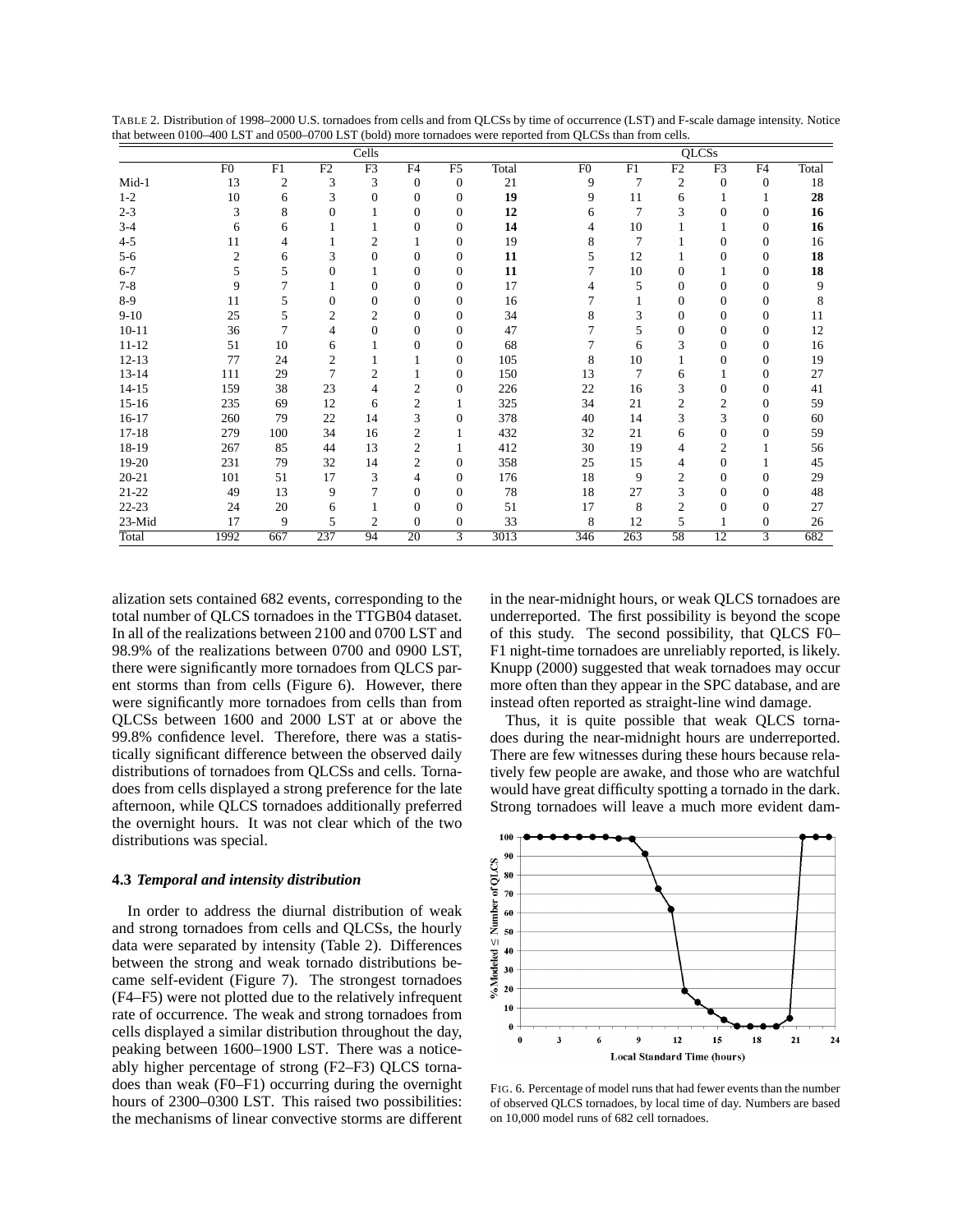age path than weaker ones, the latter of which may resemble or be embedded within strong wind events. With the passage of a severe linear convective system, emergency management personnel typically expect straightline wind damage. Thus, reports of downed trees, damaged roofs, etc., are expected, reported as "wind damage" and may not be followed up with a damage survey.

Assuming that the mechanisms of QLCSs do not undergo fundamental changes throughout the day, it is expected that the percentage of weak (F0–F1) QLCS tornadoes occurring in the near-midnight hours (2300–0200 LST), 9%, should be the same as the percentage of strong (F2–F3) tornadoes, 21%. In order to estimate the number of unreported weak tornadoes from lines occurring near local midnight, an adjustment of the form

$$
\left(\frac{W}{S}\right)(T) - (T),\tag{1}
$$

where  $T$  is the total number of weak OLCS tornadoes  $(609)$ , *W* is the percentage of weak tornadoes between 0200–2300 LST (91%), and  $S$  is the percentage of strong tornadoes between 0200–2300 LST (79%) yields

$$
\left(\frac{91\%}{79\%}\right)(609) - (609) = 95.
$$
 (2)

Thus, it is estimated that about 95 weak QLCS tornadoes between 2300–0200 LST were not reported in 1998– 2000. In other words, it is possible that ∼12% of all QLCS tornadoes in 1998–2000 were not reported.

Performing a similar calculation for the number of weak tornadoes from cells that may be underestimated between 0300–0600 LST, with  $T = 2659$ ,  $W = 99\%,$ and  $S = 98\%$  in equation (1) yields

$$
\left(\frac{99\%}{98\%}\right)(2659) - (2659) = 30.
$$
 (3)

Therefore, it is estimated that about 30 weak cell-based tornadoes between 0300–0600 LST were not reported in 1998–2000. It is possible that ∼1% of all tornadoes from cells from 1998–2000 were not reported.

## **5. SUMMARY**

This study examined the distribution of tornadoes from QLCSs by intensity and local time of occurrence in a hope to better understand the nature of these tornadoes. As 18% of all tornadoes in the U.S. come from QLCSs, their behavioral patterns are of great practical importance.

This study has shown that tornadoes that form from QLCSs have somewhat different intensity and diurnal distributions than tornadoes that form from cells (relates to Q.1). It was also demonstrated that tornadoes from QLCSs are more likely to be weak than are cell tornadoes (Q.2), and that the distribution by intensity has a steeper slope than that of cell tornadoes. QLCS torna-



FIG. 7. Three-hour running average of the percentage of 1998–2000 U.S. tornadoes by intensity and parent storm type. Black lines indicate more damaging (F2–F3) tornadic events and gray lines indicate weaker (F0–F1) tornadic events. Square markers indicate tornadoes from cells, and QLCS tornadoes are marked by circles.

does were also shown to have a different diurnal distribution than tornadoes from cells (Q.3). A significantly larger percentage of QLCS tornadoes than cellbased tornadoes from 1998–2000 occurred during the overnight/early morning hours between 2000 and 1000 LST. Since it was established that so few weak QLCS tornadoes and disproportionately more strong tornadoes occur in the near-midnight hours, it was suggested that as many as 95 weak events may have been underreported during 1998–2000, or about 12% of all QLCS tornadoes in this period (Q.4). Similarly, 30 weak tornadoes from cells may have been unreported between 0300– 0600 LST, or about 1% of all cell tornadoes.

Hopefully the study of tornadoes by parent storm type and intensity will continue. With increased public awareness, the likely nocturnal underreporting of weak tornadoes may decrease, and the collection of subsequent tornado data classified by parent storm type may determine how significant the differences between the diurnal distributions of weak and strong tornadoes truly are. Then the mechanisms that cause the possible dissimilar distributions of weak and strong tornadoes could be examined.

*Acknowledgments.* The first and second authors were sponsored in part by NSF ATM 0100016.

#### REFERENCES

- Brooks, H.E., and C.A. Doswell III, 2001: Some aspects of the international climatology of tornadoes by damage classification. *Atmos. Res.,* **56,** 191–201.
- Brown, C.W., and W.O.J. Roberts, 1935: The distribution and frequency of tornadoes in the United States from 1880–1931. *Trans. Amer. Geophys. Union,* **16,** 151–158.
- Dotzek, N., J. Grieser, and H.E. Brooks, 2003: Statistical modeling of tornado intensity distributions. *Atmos. Res.,* **67-68,** 163–187.
- Fujita, T.T., 1981: Tornadoes and downbursts in the context of generalized planetary scales. *J. Atmos. Sci.,* **38,** 1511–1534.